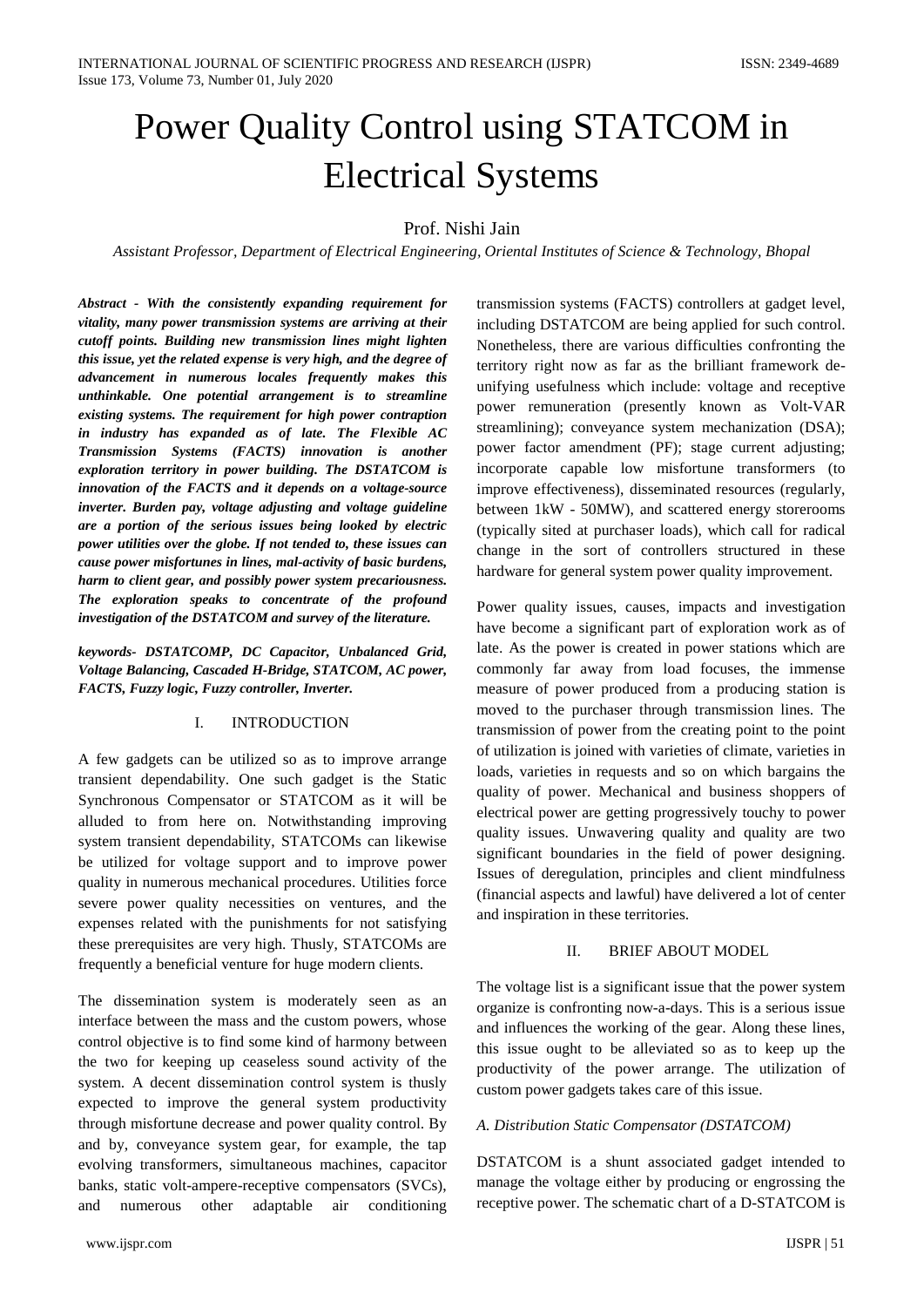as appeared in Figure 1.1 which contains DC capacitor, Voltage Source Inverter (VSI), coupling transformer and reactor.

It is a power electronic converter based gadget used to shield the distribution transport from voltage unbalances.



Figure 2.1 Schematic diagram of a D- STATCOM.

As on account of Dynamic Voltage Regulator (DVR), the VSI produces voltage by taking the contribution from the charged capacitor. It utilizes Pulse Width Modulation (PWM) exchanging method for this reason. This voltage is conveyed to the system through the reactance of the coupling transformer. The voltage distinction over the reactor is utilized to deliver the dynamic and responsive power trade between the STATCOM and the transmission organizes.

D-STATCOM is a shunt associated gadget intended to direct the voltage either by creating or retaining the responsive power. The schematic graph of a D-STATCOM is as appeared in Fig. 1.1. It contains

- DC Capacitor
- Voltage Source Inverter (VSI)
- Coupling Transformer
- **Reactor**

As on account of DVR, the VSI creates voltage by taking the contribution from the charged capacitor. It utilizes PWM exchanging strategy for this reason. This voltage is conveyed to the system through the reactance of the coupling transformer. The voltage contrast over the reactor is utilized to deliver the dynamic and responsive power trade between the STATCOM and the transmission organizes. This trade is done considerably more quickly than a coordinated condenser and improves the presentation of the system.

Control Strategy: The primary point of the control methodology actualized to control a D-STATCOM utilized for voltage moderation is to control the measure of responsive power traded between the STATCOM and the gracefully transport. At the point when the PCC voltage is not exactly the reference (evaluated) esteem then the D-ATACOM produces responsive power and when PCC voltage is more than the reference (appraised) esteem then the D-ATACOM assimilates receptive power.

## *B. Space Vector Modulation (SVM)*

The space vector balance procedures contrast from the bearer situated in that manner, there are no different modulators utilized for every one of the three stages. Rather than them, the reference voltages are given by space voltage vector and the yield voltages of the inverter are considered as space vectors.



Figure 2.2 Space Vector Modulations Principle.

There are eight possible output voltage vectors, six active vectors  $U_1$  -  $U_6$ , and two zero vectors  $U_0$ ,  $U_7$  (Fig. 2.2). The reference voltage vector is realized by the sequential switching of active and zero vectors. In the Fig. 2.2 there are shown reference voltage vector  $U_c$  and eight voltage vectors, which corresponds to the possible states of inverter. In the each sector the reference voltage vector Uc is obtained by switching on, for a proper time, two adjacent vectors. The reference vector Uc can be implemented by the switching vectors of  $U_i$ ,  $U_2$  and zero vectors  $U_0$ ,  $U_7$ .

## III. RELATED WORK

N. Henini, F. Benzerafa and A. Tlemçani,[1] Exertion for development of power quality in distribution systems has been slowly expanded. Customarily, fixed, mechanical exchanged reactor/capacitor banks and Static Var Compensator have been utilized for improving the power quality issue in distribution systems. As of late, utilizations of inverter based power quality conditioner have been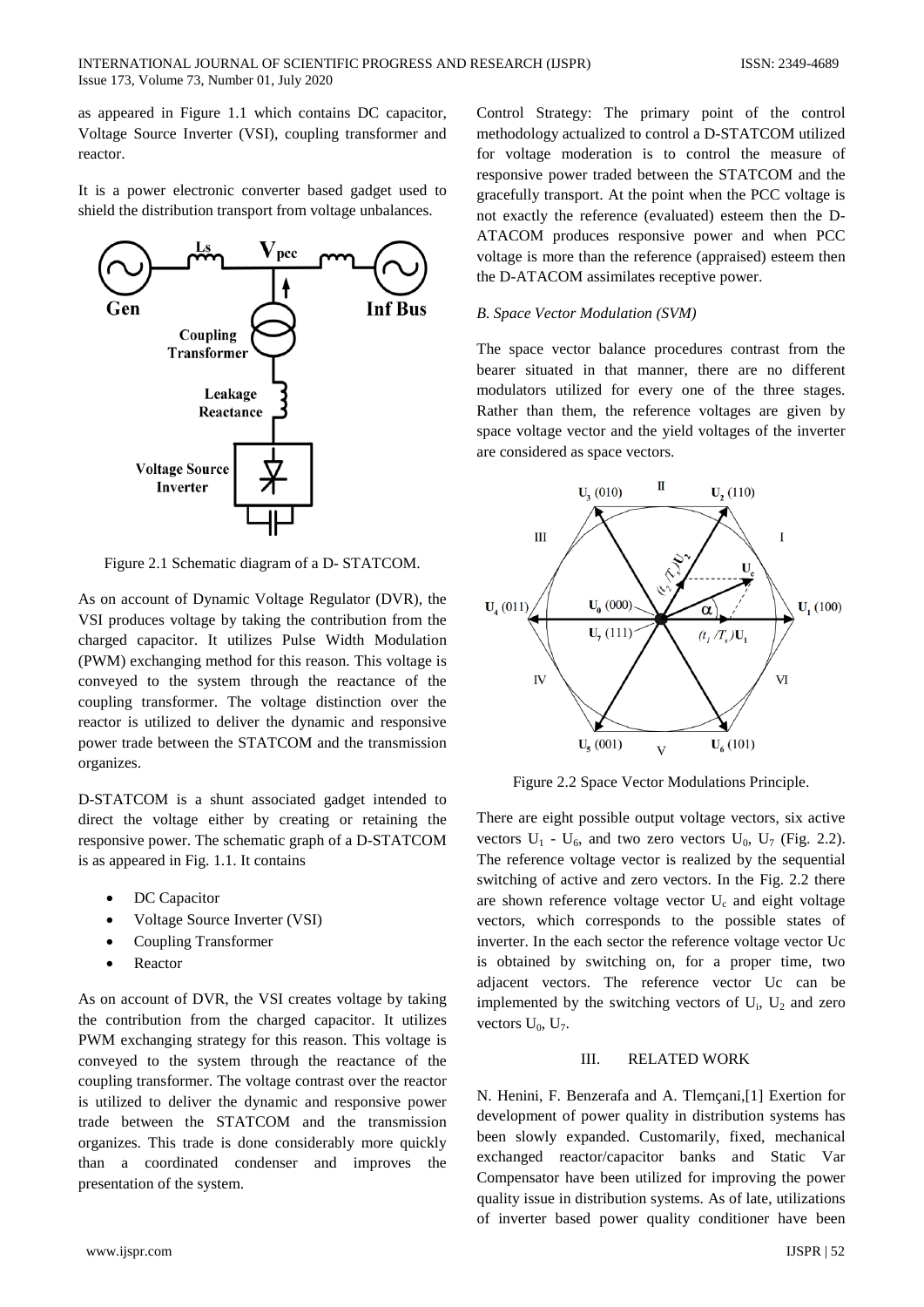developing for receptive power pay in distribution systems, since their reaction is quicker than that of the regular compensators. Distribution STATCOM (D-STATCOM) is an inverter based power quality conditioner gadget used to improve the power quality issues in distribution systems. This examination work portrays the displaying and the control of a distribution static coordinated compensator (DSTATCOM), with the point of improving the quality of electric system; we were likewise required to create and actualize a technique for control by a fluffy rationale controller. Exchanging beats for the fivelevel inverter are created by Space Vector Modulation (SVM). Reenactment results are given to show the presentation of our controller. Approval of models and control calculations is brought out through reproductions in SimPowerSystems of MATLAB/Simulink.

Deepmala and A. Kumar,[2] This examination work presents the displaying of D-STATCOM for spiral distribution system. The gadget is utilized to repay the hub voltage to 1 p.u and its impact is concentrated on consistent power (CP) and conventional ZIP model. With the gadget position at every hub genuine power, receptive power, size of responsive pay and percent pace of under voltage alleviated hubs are determined. The best area of the gadget is settled based on power misfortune decrease and percent pace of under voltage alleviated hubs (RUVMN) independently. The impact of summer load minor departure from the D-STATCOM situation is additionally introduced in this exploration work.

A. Jain, A. R. Gupta and A. Kumar,[3] This examination work presents a successful technique for the recognizable proof of up-and-comer transport for DSTATCOM arrangement for the minimization of power misfortunes and improvement of voltage profile in spiral distribution system with load displaying. The D-STATCOM is displayed for assurance of its size by accepting the voltage greatness as 1 p.u. at the applicant transport. The legitimacy of the technique is tried on the standard IEEE 33-transport spiral distribution system by performing load stream examination subsequent to remunerating the upand-comer transport utilizing MATLAB programming. The outcomes acquired are contrasted without and the D-STATCOM for all load models. The voltage profile and the misfortunes decrease is gotten for IEEE 33 transport test system with the ideal situation of D-STATCOM dependent on the affectability list.

V. M. Hrishikesan, K. Venkatraman, M. P. Selvan and S. Moorthi,[4] Wind energy transformation systems contribute a noteworthy part of all out electric power age from sustainable power source based systems. Since quite a few years, Squirrel Cage Induction Generator (SCIG) has been considered as the foundation of wind power industry.

The idea of dynamic responsive power remuneration of acceptance generator based breeze ranches is increasing principal significance as a result of the development of feeble frameworks because of the expanded infiltration of such wind ranches. The reason for the current work is to investigate the utilizations of Distribution STATic COMpensator (D-STATCOM) in SCIG based breeze ranches for the remuneration of responsive power during both ordinary and unusual lattice conditions.

Y. Deng, Y. Wang, K. H. Teo and R. G. Harley,[5] This examination work presents a summed up space vector balance (SVM) strategy for any particular staggered converter (MMC). The proposed SVM technique delivers the most extreme level number (i.e., 2n+1, where n is the quantity of submodules in the upper or lower arm of each period) of the yield stage voltages and a higher identical exchanging recurrence than other tweak strategies, which subsequently prompts diminished music in the yield voltages and flows. Contrasted and before tweak strategies for MMCs, the proposed SVM technique gives two additional degrees of opportunity, i.e., the excess exchanging arrangements and the movable obligation cycles, in this way offering huge adaptability for enhancing the circling current concealment and capacitor voltage adjusting. This SVM strategy is a valuable device for additional investigations of MMCs, as it very well may be advantageously reached out for any control targets. The showed outcomes approve the examination.

T. Durán and J. Pereda,[6] DC to AC transformation innovation has prevailing with regards to getting high power quality (voltages and flows) utilizing staggered inverters. These inverters can create a few degrees of voltage that lessen the symphonious twisting of the produced sine waves in the AC side. Nonetheless, the yield voltages consistently are discrete, so a non-insignificant symphonious mutilation remains. This mutilation can be diminished by expanding the quantity of voltage levels created by the staggered inverter, however this implies decrease the unwavering quality and increment the quantity of semiconductors. This exploration work proposes a novel constant space vector regulation (C-SVM) that produces nonstop AC voltages without utilizing channels and diminishes the all out consonant contortion (THD) of the voltage under 1%. This proposed regulation requires two variable power sources (for example buck converters) however can be actualized in improved threestage fell staggered converters. Also, this constant balance permits the execution of a novel fell staggered inverter with a diminished geography. Reproduced results show the proposed space vector balance and the yield voltage and flows got in inductive loads and in an acceptance engine.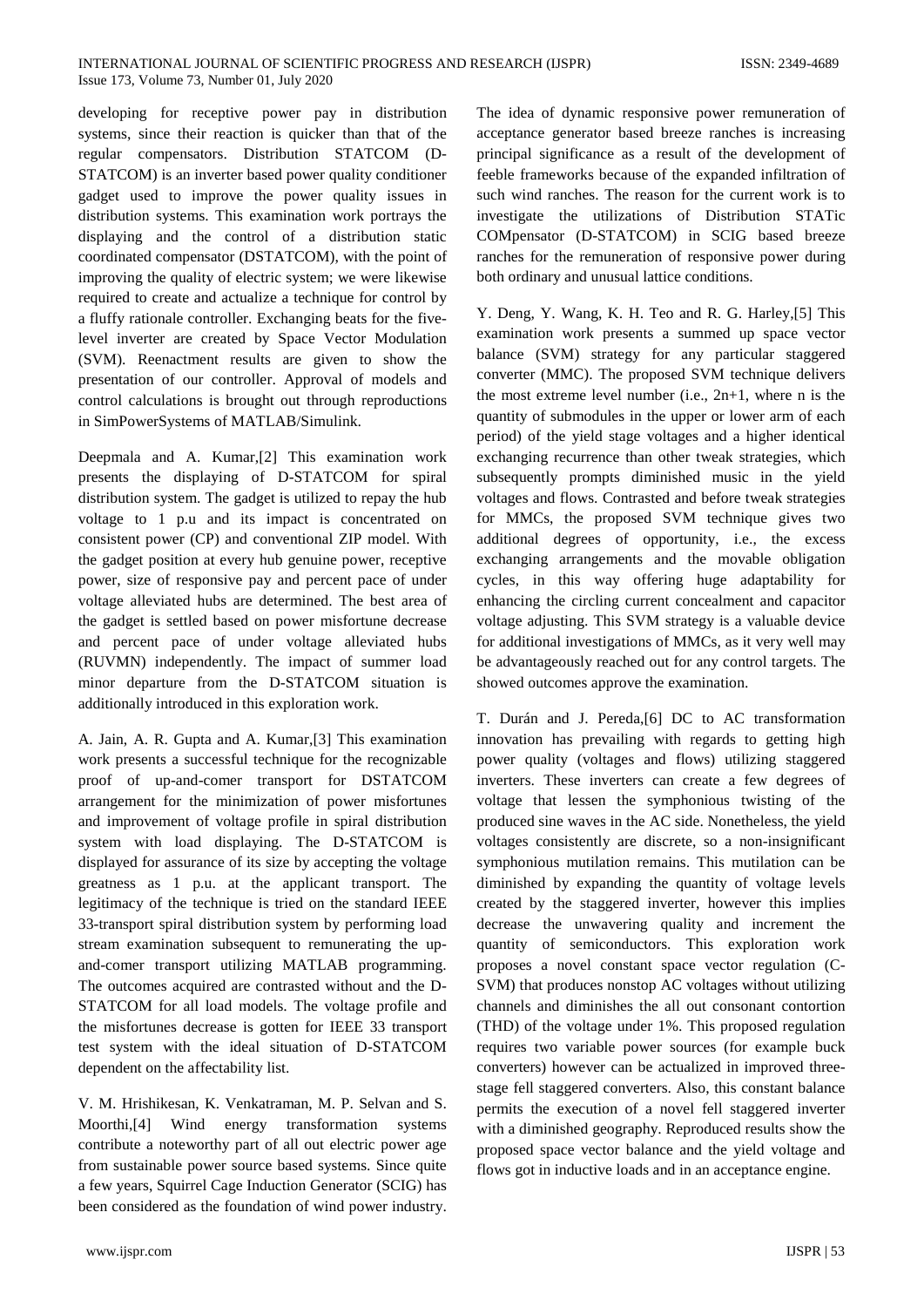N. Jarutus and Y. Kumsuwan,[7] In this exploration work, a stage move space vector adjustment method is proposed to control the double load of the nine-switch inverter. The proposed calculation depends on a transporter based space vector beat width balance (SVPWM) under the steady recurrence (CF) and the variable recurrence (VF) activity modes. The balance signals are worked by without hybrid to stay away from the bending of yield voltages. The exchanging states can forestall the short through in the inverter leg. For the CF-mode, the adjustment files are indistinguishable and not exactly, or equivalent to  $2/\sqrt{3}$ . In this manner, the aggregate of stage move edges is 0°. For the CF and VF modes, the dislodging stage move edge can change from 0° to 360°, when the total of tweak records is not exactly, or equivalent to  $2/\sqrt{3}$ . The proposed stage move SVPWM strategy is checked by recreation results, indicating great consistent state execution.

J. J. Jung, J. H. Lee, S. K. Sul, G. T. Child and Y. H. Chung, [8] In this work, a thorough control conspire for a delta-associated fell h-connect (CHB) converter based static coordinated compensator(STATCOM) is introduced, particularly concentrating on improving powerful execution by novel feedforward control strategy. The strategy can prominently improve the elements of circling current guideline of delta associated CHB STATCOM particularly under matrix deficiency condition just as load unbalance without over the top DC cell capacitor voltage variance. The full scaled reproduction results and the down scaled trial results check that steady activity is ensured for both imitated lattice and load unbalance conditions.

P. Sochor and H. Akagi,[9] This work gives a hypothetical conversation and examination in energy adjusting between a measured staggered course inverter dependent on singlestar connect cells (SSBC) and that on single-delta connect cells (SDBC). Consideration is paid to applications including topsy-turvy dynamic power age in utility-scale lattice tied photovoltaic systems. Both subjective and quantitative assessment measurements to evaluate the energy-adjusting ability are acquainted and applied with both SSBC and SDBC inverters. Concerning the SSBC inverter, six zero-succession voltage waveforms with various consonant substance empowering upgraded energy-adjusting capacity are examined and thought about in regards to their viability. This work additionally stresses on the SDBC as an option in contrast to the SSBC and features its boss working qualities under unbalanced dynamic power age.

D. Lu, H. Hu, Y. Xing, X. He, K. Sun and J. Yao [10] To contemplate the grouped voltage adjusting instrument for fell H-connect STATCOM, the dynamic power from the network is decayed of by utilizing positive and negative groupings in dq outline. In light of the definite

investigation, bit of grouped dynamic power produced by negative-succession voltages and flows, alluded as negative-arrangement bunched dynamic power (NCAP), can redistribute the dynamic power among three bunches, which suggests it tends to be used to adjust the three bunched voltages. At that point, the connection among NCAP and control factors obligation cycle is fabricated. The relationship uncovers that three bunched voltages are fit for meeting to stable voltages with no grouped adjusting control, demonstrating the fell H-connect STATCOM having the grouped voltage self-adjusting highlight. At last an adjusting control strategy is accounted for to direct NCAP. The viability of the revealed control technique is confirmed by the analyses.

J. I. Y. Ota, Y. Shibano and H. Akagi,[11] This work gives a trial conversation on zero-voltage-ride-through (ZVRT) ability of a stage moved pulsewidth-adjustment distribution static simultaneous compensator (D-STATCOM) utilizing the secluded staggered course converter dependent on single-star connect cells (SSBC). The group adjusting control delivering a noteworthy impact on the ZVRT ability is demonstrated and broke down with center around either a low-pass channel (LPF) or a moving-normal channel (MAF) to constrict the 100- Hz (twofold the line recurrence) segment inalienable in every dc capacitor voltage. The group adjusting control utilizing the MAF is preferable in transient execution over that utilizing the LPF. A three-stage downscaled SSBCbased D-STATCOM evaluated at 150 V and 10 kVA is planned, developed, and tried to confirm the ZVRT capacity under the severest single-, two-, and three-stage voltage droops with a voltage profundity of 100%. Test waveforms show that the STATCOM keeps working steadily as though no voltage droop happened.

H. C. Chen, P. H. Wu, C. T. Lee, C. W. Wang, C. H. Yang and P. T. Cheng, [12] This work presents a dc capacitor voltage adjusting control strategy for the star-associated fell H-connect pulsewidth regulation converter in the static simultaneous compensator applications. With the zerogrouping voltage infusion as a reason for dc capacitors voltage adjusting, this work explores the nitty gritty power stream of the converter in general and inside individual modules under uneven lattice voltages and afterward proposes a technique to control the receptive power yield and the dc capacitors voltage by correctly dealing with the power stream. This methodology improves the low-voltage ride-through capacity, which is basic as the infiltration of distributed energy resources develops quickly. The revealed control strategy is checked by a downsized model in the research facility.

C. T. Lee, H. C. Chen, C. W. Wang, P. H. Wu, C. H. Yang and P. T. Cheng, [13] This work presents a dc capacitor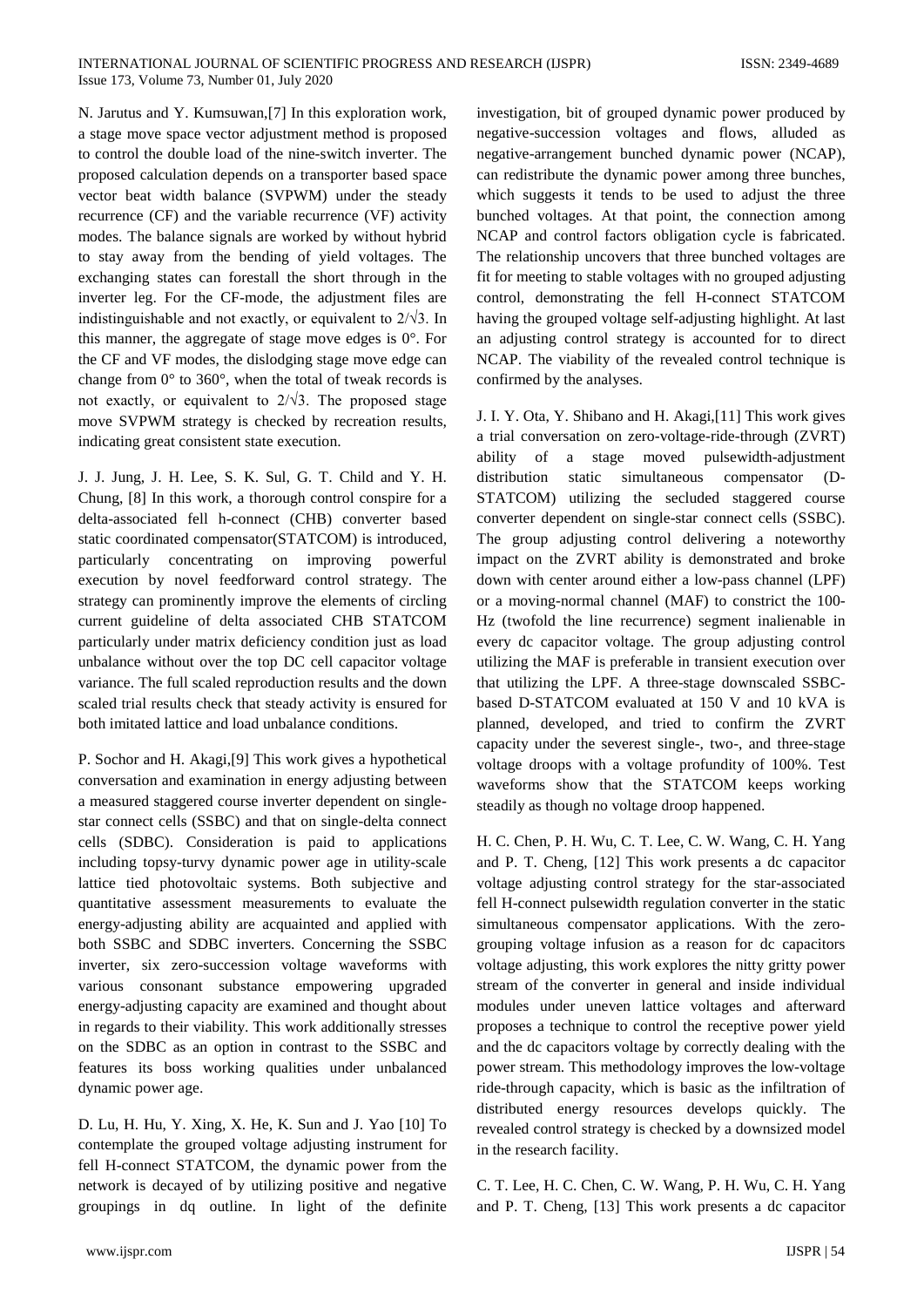voltage adjusting convtrol strategy for the star-associated fell H-connect PWM converter in the static coordinated compensator (STATCOM) applications. The announced control uses the zero-succession voltage infusion to achieve the dc capacitor voltage adjusting, and the this activity of zero-grouping voltage doesn't influence the first responsive power control. The announced control technique likewise works for the low-voltage ride-through activity. The control calculation is confirmed with a 220-V 1kVA STATCOM dependent on star-associated fell PWM converter, and the test outcomes check that all the dc capacitor voltages are as yet managed at the told esteem even as the framework voltage droop happens.

Y. Posse, Z. Lidan, Y. Pack, F. Ruifeng and L. Dongdong, [14] Based on dynamic power voltage vector expansion, another basic and clear calculation is introduced in this article to explain the existed marvel of the irregularity issue of the DC capacitor voltage of fell static simultaneous compensator. The system has clear physical significance and basic calculation and it's anything but difficult to actualize. Both reproduction and exploratory outcomes demonstrate its rightness.

Lin Wang, Ping Wang, Zixin Li and Yaohua Li,[15] Recently measured staggered converters are profoundly alluring for medium, high-voltage power change and electrical machine drive. Capacitor voltage arranging is significant for capacitor voltage-adjusting cont

## I. PROBLEM STATEMENT

A few distinct topologies can be accomplished by interfacing the VSCs in various manners. For instance, two of the most straightforward and progressively natural topologies are, where each phase of the STATCOM is associated phase-to-ground, and the delta-coupled converters, where each phase of the STATCOM is associated phase-to-phase. Variations of these topologies just as different topologies likewise exist. In any case, every one of them experiences the ill effects of a similar issue which is DC capacitor voltage unbalance. The capacitor banks were utilized for responsive power remuneration and voltage guideline, yet they have extraordinary issues, for example, stress and abrupt changes in capacitances. Additionally their reaction to transient blunders is moderate, so they were supplanted by Static Var Compensators which will decrease the hour of reaction and improve the voltage security. Be that as it may, the SVC transient steadiness is low, so DSTATCOM is assume to be utilized rather than these gadgets since it has quick reaction in remuneration and voltage profile amendment. For different reasons, loads might be lopsided also. Frequently, this is brought about by the nearness of single phase loads. Single phase loads are in some cases

favored at the distribution level due to took care of by less conductors than three-phase loads.

#### IV. CONCLUSION

Adaptable AC Transmission Systems (FACTS) gadgets, for example, Static Synchronous Compensator (STATCOM) can be utilized to explain the power quality issues identified with transmission lines while DSTATCOM can improve the power quality and dynamic execution in a distribution arrange. The Static Synchronous Compensator (STATCOM) is a shuntassociated receptive power remuneration gadget that is equipped for producing and additionally retaining responsive power at a given transport area and in which the yield can be changed. It is utilized to infuse the AC voltage to remunerate the reduction in the gracefully voltage. The switches of the VSI are worked dependent on the beat width regulation (PWM) strategy to create the voltage of required greatness and frequency. The structure of FLCs for a DSTATCOM to improve power quality and dynamic execution of a distribution power system, FLC must be intended for the DC voltage controller, the AC voltage controller, and the current controller.

In this study a broad survey of literature has been accounted for on DC Capacitor Voltage Balancing Control for Delta-Connected Cascaded H-Bridge STATCOM Considering Unbalanced Grid and Load Conditions. The power system today is confounded systems with several producing stations and load focuses being interconnected through power transmission lines. An electric power system can be partitioned into four phases: I) age, ii) transmission iii) distribution and iv) use (load). The power system is a profoundly nonlinear system that works in a continually evolving condition; loads, generator yields, geography, and key working boundaries change persistently. Presently a-days it is getting hard to completely use the current transmission system resources because of different reasons, for example, natural enactment, capital venture, privileges of ways issues, development cost of new lines, deregulation arrangements, and so on. The major rule of a STATCOM introduced in a power system is the age air conditioning voltage source. The STATCOM can likewise build transmission limit, damping low frequency swaying, and improving transient security. The voltage of the source is in phase with the air conditioner system voltage at the purpose of association, and the extent of the voltage is controllable.

## V. REFERENCES

[1] N. Henini, F. Benzerafa and A. Tlemçani, "Design and simulation of five-level inverter based DSTATCOM using fuzzy logic," IREC2015 The Sixth International Renewable Energy Congress, Sousse, 2015, pp. 1-6.